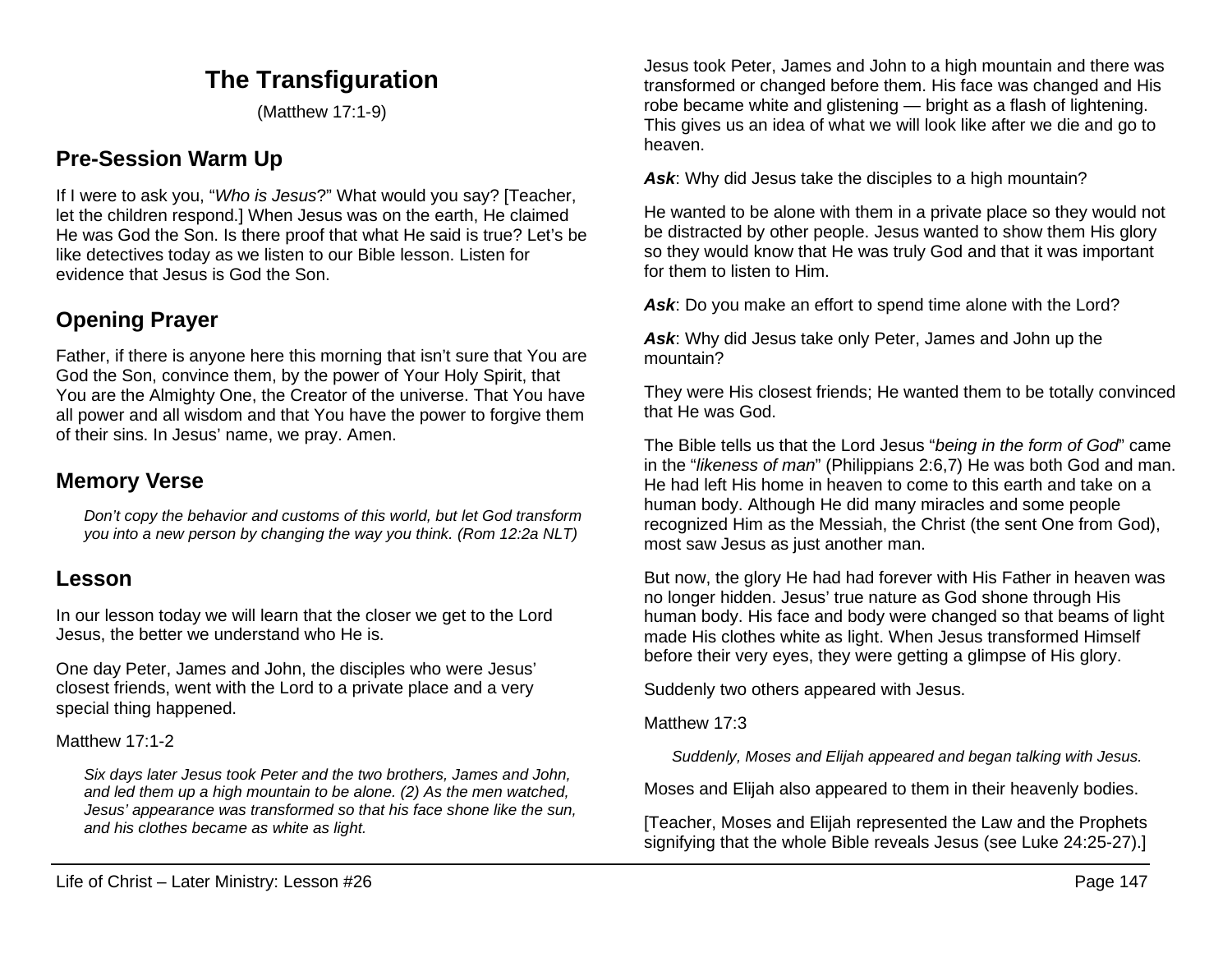*Ask*: What do you think they talked about? (Turn to Luke 9:30-31)

Luke 9:30-31

*Suddenly, two men, Moses and Elijah, appeared and began talking with Jesus. (31) They were glorious to see. And they were speaking about his exodus from this world, which was about to be fulfilled in Jerusalem.*

Luke tells us that they were talking about His coming death. They were probably encouraging Jesus to stay strong and faithful during His final week on earth, knowing how hard it would be for Him.

*Ask*: What does this tell you about Moses and Elijah? (Though they had died, they were still alive in heaven with God the Father!)

Death has no power over a believer. Jesus said "*I am the resurrection and the life. Whoever believes in me will live, even if he dies*." (John 11:25) When you put your faith in God, He gives you eternal life.

Now Peter was so bewildered, he didn't know what to say or do.

Matthew 17<sup>.</sup>4

*Peter exclaimed, "Lord, it's wonderful for us to be here! If you want, I'll make three shelters as memorials—one for you, one for Moses, and one for Elijah."*

No doubt, the disciples could hardly believe their eyes! Peter was probably very excited and, not knowing quite what to say or do, he suggested that he make tents for them to live in.

Ask: If you had been there that day, how would you have reacted?

Matthew 17:5

*But even as he spoke, a bright cloud overshadowed them, and a voice from the cloud said, "This is my dearly loved Son, who brings me great joy. Listen to him."*

While Peter was speaking, the shekinah glory of God came over the disciples and they heard a voice speaking from the cloud.

*Ask*: Who was speaking out of the cloud? (Yes, this was God the Father!)

This must have been terrifying for them!

Ask: What did God tell them to do? (God was telling them to stop talking and listen to Jesus.)

Matthew 17<sup>.6</sup>

*The disciples were terrified and fell face down on the ground.*

The awesome voice of God terrified the disciples and they fell on their faces! Hearing God's voice from the heavens convinced the disciples that Jesus was truly God the Son!

Today we seldom hear the voice of God out loud, but we do have the Bible. It is the way God speaks to us. The Bible tells us everything we need to know for life and godliness.

God wants us to read His Word to find out how we are to live. As we read His word and obey it, our lives are transformed. We learn to live our lives in a way the pleases God.

Poor Peter, James and John, when they heard God's voice they were so afraid they fell to the ground and hid their faces. And, as they were lying there, Jesus comforted them.

Matthew 17:7-8

*Then Jesus came over and touched them. "Get up," he said. "Don't be afraid." (8) And when they looked up, Moses and Elijah were gone, and they saw only Jesus.*

When Jesus told the disciples to get up, they were suddenly alone with Him. This was a night they would never forget; there was no doubt in their minds that Jesus truly was the Christ, God the Son!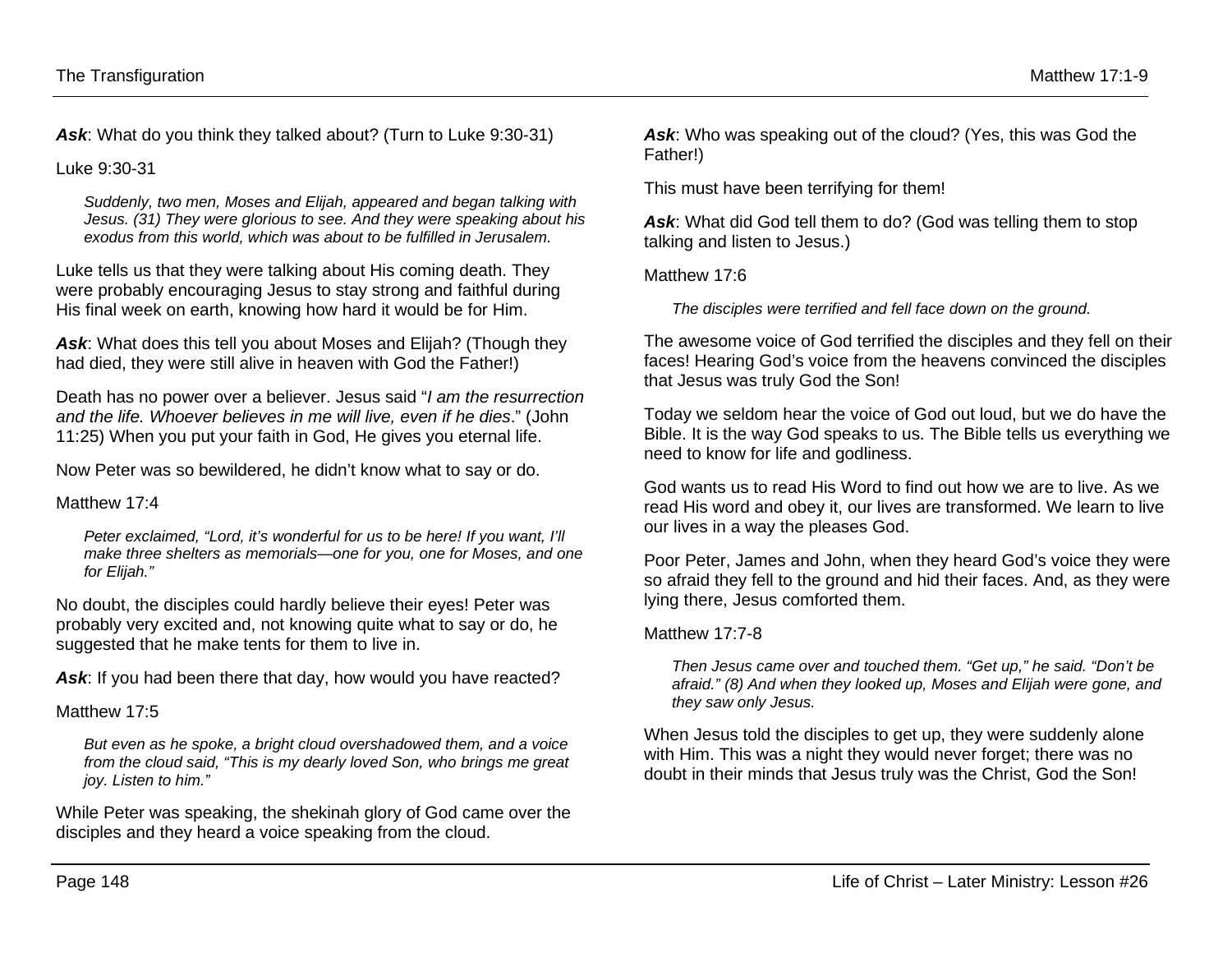#### Matthew 17:9

*As they went back down the mountain, Jesus commanded them, "Don't tell anyone what you have seen until the Son of Man has been raised from the dead."*

Jesus told them not to tell anyone what they had seen until after He had risen from the dead. [Teacher, see note at end of lesson.]

Ask: Do you think they obeyed Jesus?

It would have been hard not to want to tell others of the marvelous event they had just seen, but look at Luke 9:36

#### Luke 9:36

*And when the voice had spoken, Jesus was found alone. And they kept silent and told no one in those days anything of what they had seen.*

Because they knew that God Himself told them not to tell anyone, they were obedient. Wouldn't you be?

But, later, after Jesus had been raised from the dead, Peter did talk about this experience. Turn to 2 Peter 1.

#### 2 Peter 1:16-18

*For we were not making up clever stories when we told you about the powerful coming of our Lord Jesus Christ. We saw his majestic splendor with our own eyes (17) when he received honor and glory from God the Father. The voice from the majestic glory of God said to him, "This is my dearly loved Son, who brings me great joy." (18) We ourselves heard that voice from heaven when we were with him on the holy mountain.*

The disciples witnessed Christ's glory on the mountain. They had a peek into the heavenlies of the wonderful things that await us and their faith was strengthened.

Ask: What wonderful things has God done for you in your life?

Just as Peter shared this experience, we, too, should be sharing our stories of how God has revealed His glory to us in our lives.

## **Closing Prayer**

Father, today You have given us a glimpse of the heavenlies. Just has You were transformed in the very sight of Peter, James, and John, so You can transform our lives from sinners into saints when we place our hope in Your finished work on the cross. We look forward to the time when we can see You in glory. In Jesus' name, we pray. Amen.

**Note for teacher**: Why did Jesus tell His disciples not to tell others what they had seen at the Transfiguration? Jesus' primary purpose in allowing those disciples to see His glory was to strengthen their faith in His divine nature before they experienced the shock of the difficult days ahead. Keeping silent about His Transfiguration reduced sensational public acclaim which would only distract people from knowing Him and the redemptive work He came to do. He knew that if word spread about His supernatural power, many would come to Him for short-term solutions to their disease and miss the long-term solutions to their sin.

## **Learning Activities**

### **Craft Corner**

Have children draw pictures of what they think Jesus, Moses and Elijah looked like in their glorious bodies.

## **Game Center**

Use the following review questions in a game of your choice:

- 1. Which disciples were Jesus' closest friends? (Peter, James and John.)
- 2. What does it mean that Jesus was "transformed" before them? (His appearance changed.)